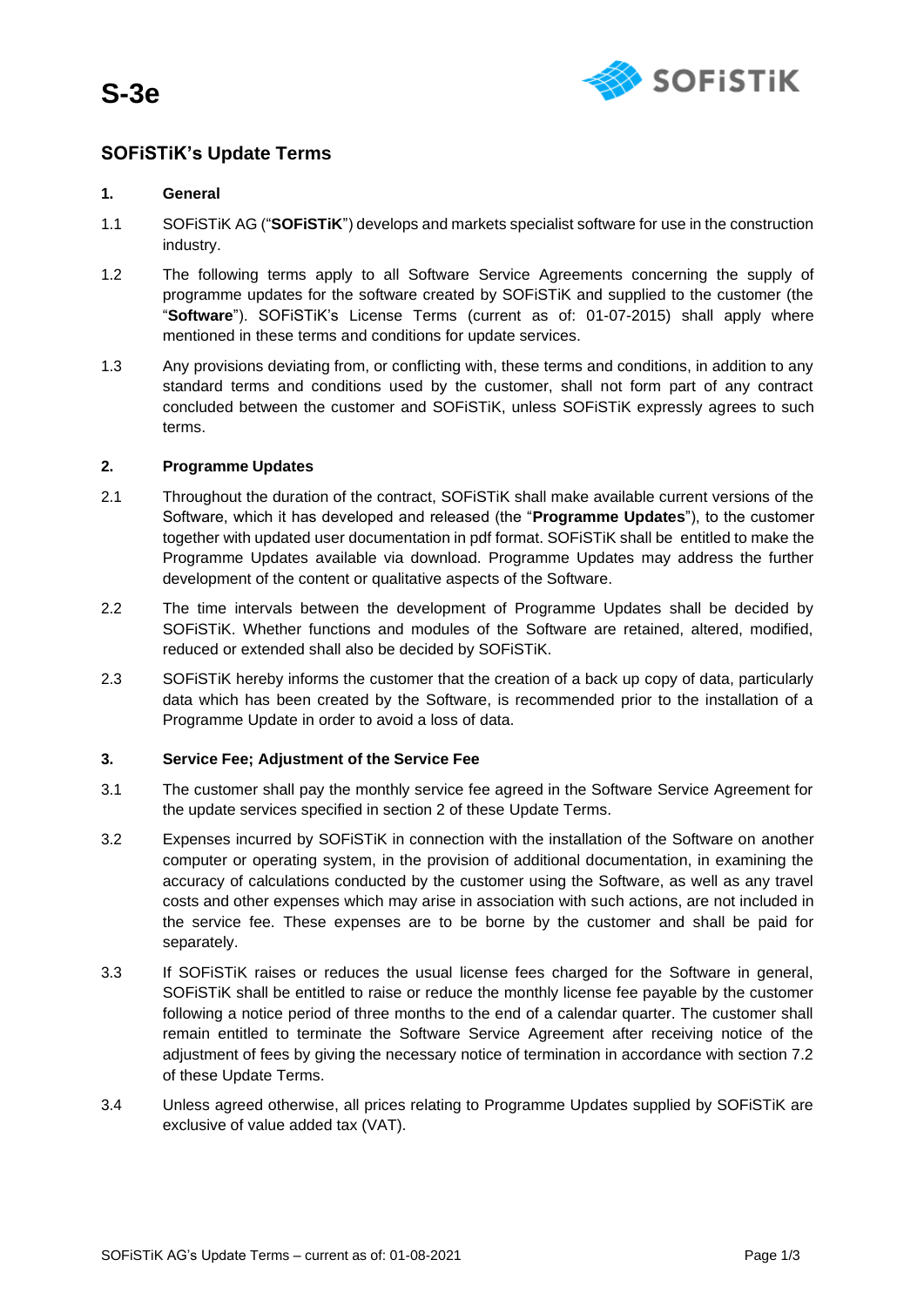

# **4. Rights of Use for Programme Updates; Transfer**

- 4.1 SOFiSTiK grants the customer the simple, non-exclusive right to use the object code of the Programme Updates, supplied in fulfilment of this agreement, in accordance with the provisions of SOFiSTiK AG's License Terms, for the duration of the period mentioned in this section 4.
- 4.2 The customer's right to use the Programme Updates shall be spatially restricted to the license area. The license area is (a) the territory designated in the License Agreement or a separate written agreement between the parties, or, in cases where the License Agreement or a separate written agreement lack such provision, (b) the country in which the customer has its registered office at the time the license is granted. If the customer is established in a member state of the European Union or in one of the contracting states to the Agreement on the European Economic Area, the license area shall cover all member states of the European Union and all contracting states to the Agreement on the European Economic Area.
- 4.3 The acquisition of a single user license entitles the customer to use the Programme Updates on no more than one item of hardware (client). Any use beyond this agreement is strictly prohibited. Likewise, the customer shall not allow multiple users to use the Programme Updates on a single local workstation (remote control). The acquisition of a network license shall entitle the customer to use the Programme Updates within the agreed network on the network server and the workstations (clients) within the network. If a maximum number of network computers has been agreed on, any use beyond this agreement is strictly prohibited.
- 4.4 The customer shall only be entitled to use old and new versions of the Software within the same network or any other multi-user computer system if such usage does not create the possibility of simultaneous, multiple uses of the old and new versions of the Software which exceed the agreed extent of the usage rights granted in the original version of the Software.
- 4.5 No further granting of rights is associated with the provision of the Programme Updates, nor is any further granting of rights permitted without the prior express written consent of SOFiSTiK. It is explicitly pointed out that rights are solely granted in favor of the customer. No granting of rights does apply towards any with the customer affiliated companies (group license) pursuant to section 15 of the German Stock Corporation Law (Aktiengesetz).
- 4.6 The customer shall be permitted to transfer the Programme Updates in accordance with the provisions of SOFiSTiK's License Terms which apply to the supply of the Software. In this regard, section 8 of the SOFiSTiK's License Terms shall apply accordingly.

### **5. Warranty**

- 5.1 SOFiSTiK warrants that the support services provided will not be affected by defects which impair their suitability.
- 5.2 In the event that the customer receives Programme Updates for Software which has been supplied to him on a permanent basis in accordance with section 4.1 of SOFiSTiK's License Terms (software purchase), the provisions of section 12.1 of SOFiSTiK's License Terms shall apply to the warranty accordingly.
- 5.3 In the event that the customer receives Programme Updates for Software which has been supplied to the customer on a temporary basis in accordance with section 4.2 of SOFiSTiK's License Terms (software rental), the provisions of section 12.2 of SOFiSTiK's License Terms shall apply to the warranty accordingly.
- 5.4 In the event that Programme Updates no longer include specific functions or features which were included in the Software, which SOFiSTiK had supplied to the customer (pursuant to section 4 of SOFiSTiK's License Terms following the conclusion of the relevant Software Supply and License Agreement), the Programme Update shall not be considered to be defective as long as the absence of these functions or features does not impair the customer's use of the Software.